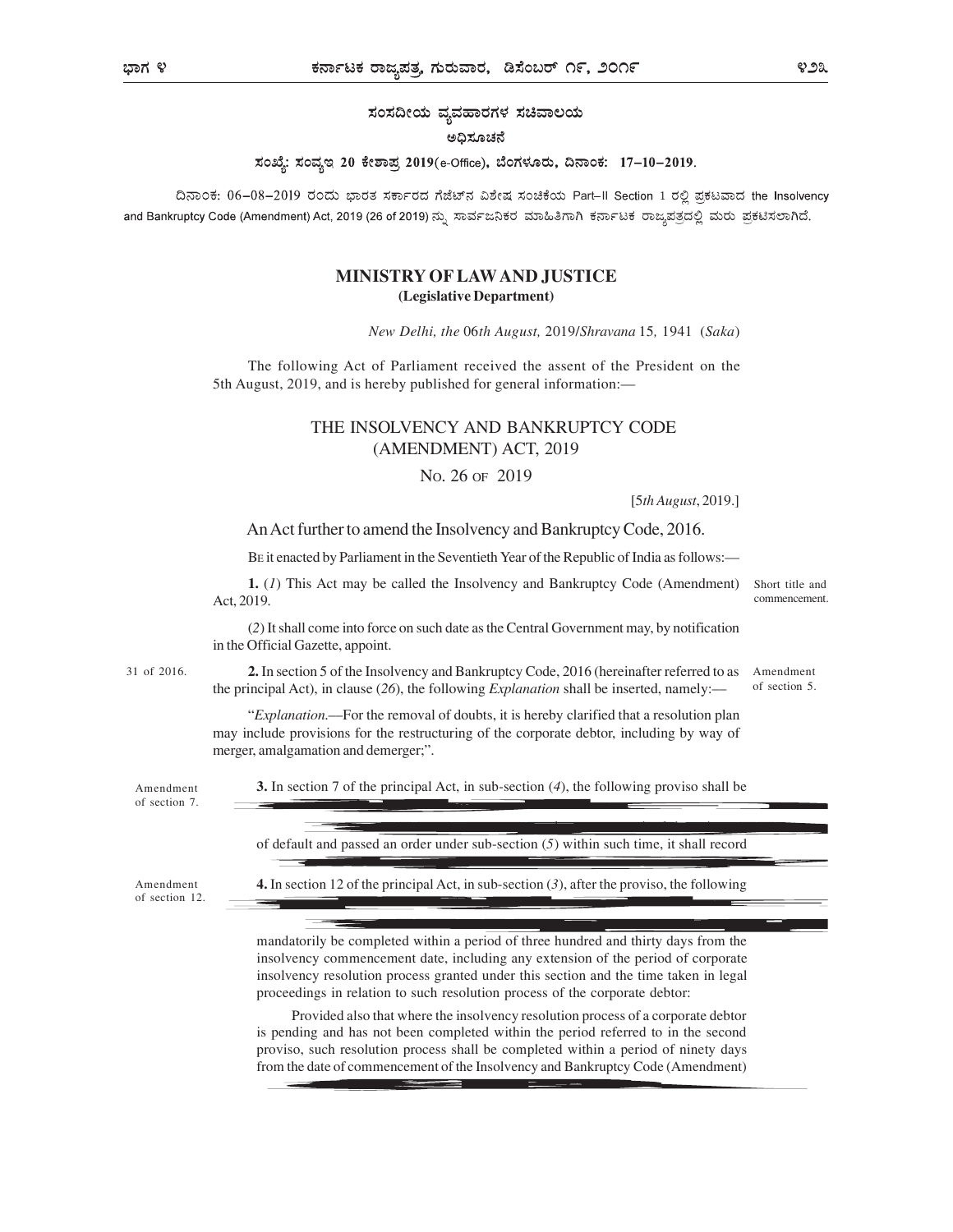Amendment of  $\qquad 5.$  In section 25A of the principal Act, after sub-section (3), the following sub-section  $3A$ ) Notwithstanding anything to the contrary contained in sub-section  $(3)$ , the authorised representative under sub-section (6A) of section 21 shall cast his vote on behalf of all the financial creditors he represents in accordance with the decision taken by a vote of more than fifty per cent. of the voting share of the financial creditors he represents, who have cast their vote: Provided that for a vote to be cast in respect of an application under section 12A, the authorised representative shall cast his vote in accordance with the provisions of sub-section (3 6. (a) in sub-section (2), for clause ( $b$ b) provides for the payment of debts of operational creditors in such  $(i)$  the amount to be paid to such creditors in the event of a liquidation of the corporate debtor under section 53; or  $(ii)$  the amount that would have been paid to such creditors, if the amount to be distributed under the resolution plan had been distributed in accordance with the order of priority in sub-section  $(I)$  of section 53, whichever is higher, and provides for the payment of debts of financial creditors, who do not vote in favour of the resolution plan, in such manner as may be specified by the Board, which shall not be less than the amount to be paid to such creditors in accordance with sub-section  $(1)$  of section 53 in the event of a liquidation of the corporate debtor. Explanation 1. distribution in accordance with the provisions of this clause shall be fair and equitable to such creditors. Explanation that on and from the date of commencement of the Insolvency and Bankruptcy Code (Amendment) Act, 2019, the provisions of this clause shall also apply to  $(i)$  where a resolution plan has not been approved or rejected by the Adjudicating Authority; section 25A. Amendment **6.** of section 30. (ii) where an appeal has been preferred under section 61 or section 62 or such an appeal is not time barred under any provision of law for the time being in force; or (iii) where a legal proceeding has been initiated in any court against (b) in sub-section (4 the order of priority amongst creditors as laid down in sub-section  $(1)$  of section 53, inserted. 7. In section 31 of the principal Act, in sub-section (1 local authority to whom a debt in respect of the payment of dues arising under any law for Amendment of section 31.

inserted.